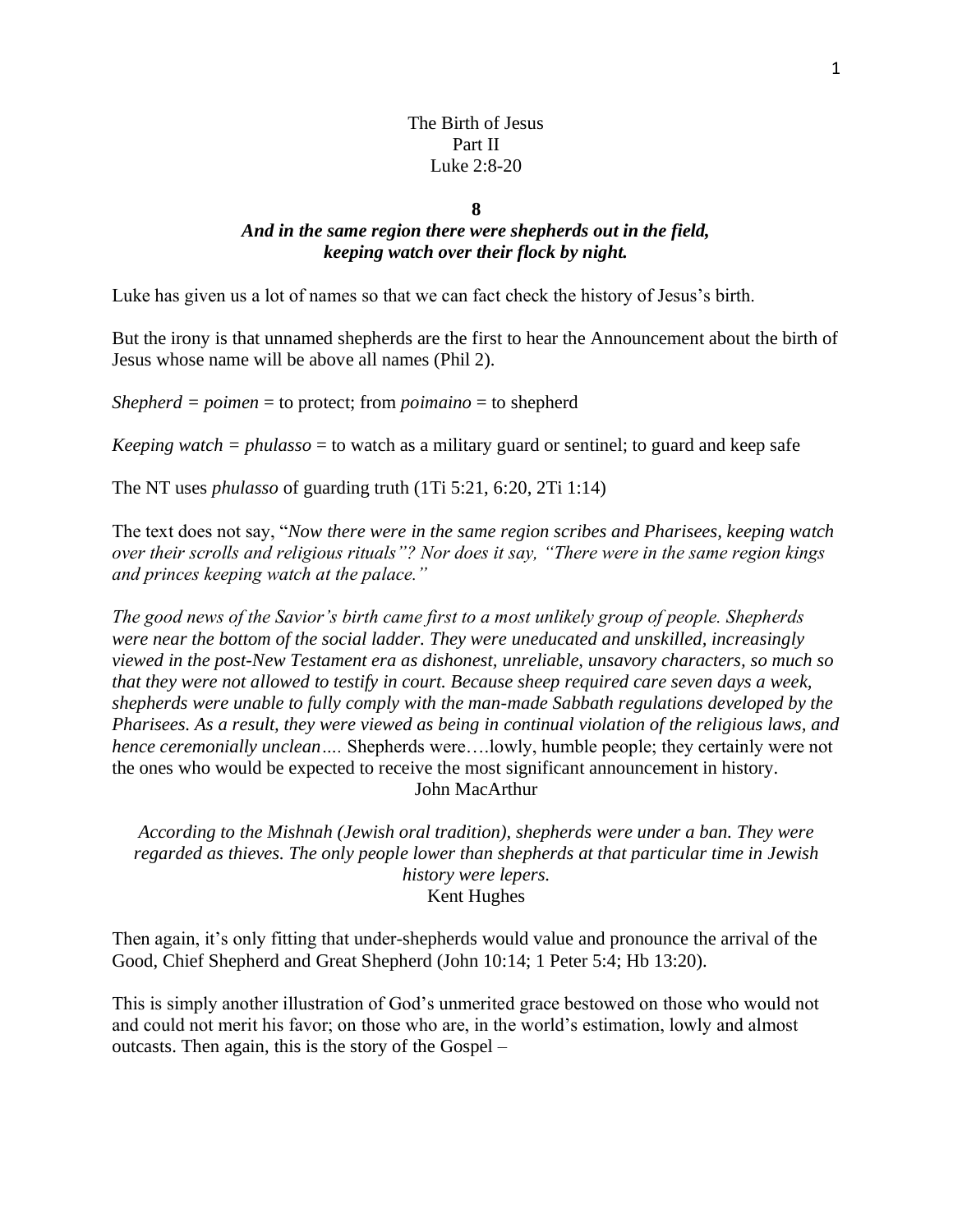Deuteronomy 6b-8a - *The LORD your God has chosen you to be a people for his treasured possession, out of all the peoples who are on the face of the earth. <sup>7</sup> It was not because you were more in number than any other people that the LORD set his love on you and chose you, for you were the fewest of all peoples, <sup>8</sup> but it is because the LORD loves you and is keeping the oath that he swore to your fathers,*

Ephesians 2:8 - *For by grace you have been saved through faith. And this is not your own doing; it is the gift of God,*

1 Corinthians 1:26-30a - *For consider your calling, brothers: not many of you were wise according to worldly standards, not many were powerful, not many were of noble birth. <sup>27</sup> But God chose what is foolish in the world to shame the wise; God chose what is weak in the world to shame the strong; <sup>28</sup> God chose what is low and despised in the world, even things that are not, to bring to nothing things that are, <sup>29</sup> so that no human being might boast in the presence of God. <sup>30</sup> And because of him you are in Christ Jesus,*

James 2:5 - *Listen, my beloved brothers, has not God chosen those who are poor in the world to be rich in faith and heirs of the kingdom, which he has promised to those who love him?*

*Per the teaching last week, i*t is probable that the very sheep these men were tending in the fields that night were being prepared for slaughter at the Passover in Jerusalem a few months later. Soit is symbolic that the shepherds who were watching the Passover lambs would be invited to Bethlehem to view the birth of the Passover Lamb of God (1 Cor 5:7), the fulfillment of Abraham's foreshadowing words, ""God will provide for himself the lamb" (Gen 22:8).

#### **9**

# *And an angel of the Lord appeared to them, and the glory of the Lord shone around them, and they were filled with great fear.*

Just like the shepherds, this angel is not named. When compared to Jesus's name, there is no other name (Acts 4:12). Every other name loses its significance when compared to His name (Phil 2:5-8). What is most important is not that the world knows our names but that Jesus knows our name (John 10:14) and that he gives us a new name (Rev 2:17).

*Appeared = ephistemi = suddenly stood* = It is used in Luke 24:4-5 to announce that Jesus was alive and in 1 Thess 5:2-5 to announce the sudden coming of the Day of the Lord.

Luke 24:4-6a - *While they were perplexed about this, behold, two men stood by them in dazzling apparel. <sup>5</sup> And as they were frightened and bowed their faces to the ground, the men said to them, "Why do you seek the living among the dead? <sup>6</sup> He is not here, but has risen.*

*Gr/Glory = doxa = dokeo = to think, judge, honor, respect = to give a proper opinion.*

*Hb/Kavod = importance, weight, heaviness.*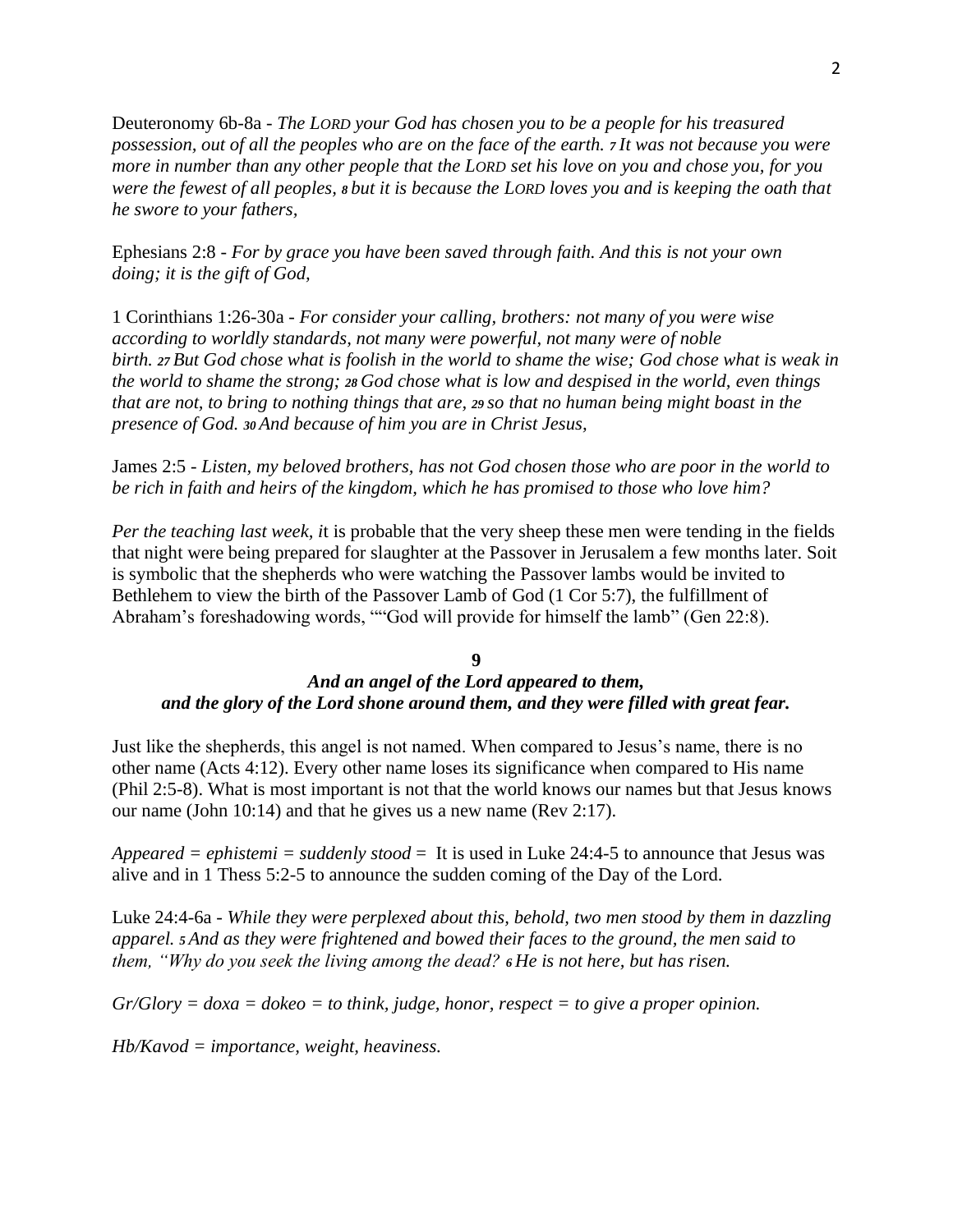ILL – The difference between a microscope and telescope is that a microscope makes small things look big and a telescope makes big things look more their correct size but still never as large as they are. When we 'magnify' God, we see God through a telescope.

Shone around  $=$  perilampo  $=$  peri (around) lampo (shine)

Acts 26:13 - *At midday, O king [Agrippa], I saw on the way a light from heaven, brighter than the sun, that shone around me and those who journeyed with me.*

*This is the same Glory that appeared to Abraham in Ur (Acts 7:2), the same Glory as Moses encountered on Mount Sinai (Exod. 31), the same Glory as in the Tabernacle (Exod. 40:34-35), the same Glory as appeared at the dedication of Solomon's Temple (1 Kings 8:11), the same Glory as Ezekiel saw depart the Temple (Ezek 10:4, 18-19; 11:22-23). Now for more than 500 years the nation of Israel had been without a visible sign of God's presence among His people. Now the Glory for which Israel had so long waited had been revealed to humble, believing shepherds in the field, not unbelieving priests in the temple.* Gene Brooks

*Phobeo phobos megas = they feared a great fear*

Fear is the normal response when encountering angels Dan. 8:15-18; 10:7-9, 16-17; Matt. 28:2- 4; Luke 1:12, [26-30\)](https://biblia.com/bible/nasb95/Luke%201.26-30) or saw the glory of God manifest (Isa. 6:1-5; Ezek. 1:28; 3:23; Matt. 17:5- 6; Mark 4:41; 5:33; Acts 9:4; Rev. 1:17).

Isaiah cried out, "*Woe is me, for I am ruined! Because I am a man of unclean lips, and I live among a people of unclean lips; for my eyes have seen the King, the Lord of hosts"* (Isa. 6:5), and Peter exclaimed to the resurrected Jesus, "*Go away from me Lord, for I am a sinful man, O Lord!"* (Luke 5:8)." And John wrote, "*When I saw him [glorified Jesus] I fell at his feet, as dead"* (Rev 1:17).

Revelation 1:7 - *Behold, he is coming with the clouds, and every eye will see him, even those who pierced him, and all tribes of the earth will wail on account of him. Even so. Amen.*

## **10** *And the angel said to them, "Fear not, for behold, I bring you good news of great joy that will be for all the people.*

Fear is not the end in Christianity. Fear serves a purpose. It ends in *charan megalen* = great joy!

Wiersbe observes that "Fear not!" is one of the key themes of the Christmas story (Luke 1:13, 30, 74; and see Mt. 1:20)." MacArthur adds that "God says to His people, as He did to Abraham, "Do not fear" (Ge 26:24; cf. Jdg. 6:23; Isa. 43:1, 5; 44:2; Jer. 46:27-28; Lam. 3:57; Dan. 10:12, 19; Mt. 14:27; 17:7; 28:5, 10; Lk 5:10; 12:32; Rev. 1:17).

*Good news = euagellizo = eu (good) agello (proclaim).* It is a secular word used for any declaration of any good news.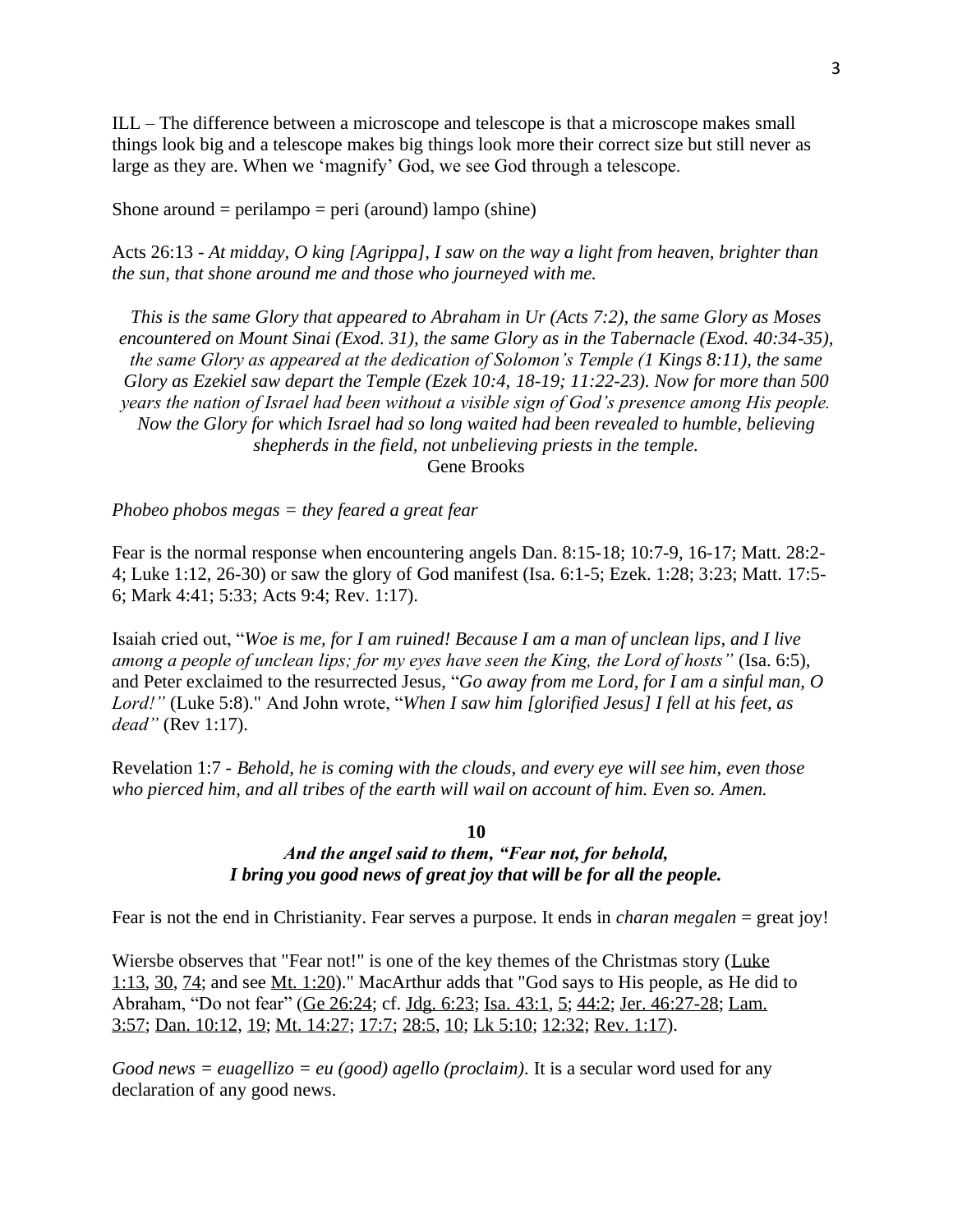Isaiah 52:7 - *How beautiful upon the mountains are the feet of him who brings good news, who publishes peace, who brings good news of happiness, who publishes salvation, who says to Zion, "Your God reigns."*

Isaiah 61:1a - *The Spirit of the Lord GOD is upon me, because the LORD has anointed me to bring good news to the poor;*

"To all the people," which has the noun laos, is generally used as a designation for the Jewish people and was meant and understood only in this sense: "to all Israel"; but to all Israel because God was now fulfilling his great promise to Abraham and to Israel [\(Lk 1:55\)](https://biblia.com/bible/nasb95/Luke%201.55), a promise, indeed, to Israel alone, yet one that would extend salvation to all nations through the Seed of Abraham. '**People**' at this point likely points to the people of Israel, but the larger narrative of Luke-Acts indicates that God's people will expand to include all people regardless of nationality. James makes this point at the end of the Jerusalem council:

Acts 15:14 - *Simeon has related how God first visited the Gentiles, to take from them a people* [laos] *for his name.*

*The good news the angel proclaimed is for all the people. Laos (people) refers first to Israel (Lk 1:68; 7:16; 19:47; 21:23; 22:66; 23:5, 14), since "salvation is from the Jews" (John 4:22; cf. Ro 1:16). But the promise of salvation is not for them only. Praising God after seeing the baby Jesus in the temple, Simeon said, "For my eyes have seen Your salvation, which You have prepared in the presence of all peoples, a light of revelation to the Gentiles, and the glory of Your people Israel" (Lk 2:30-32). Significantly, laos in Lk 2:31 is plural, while it is singular in Lk 2:32. Simeon's words reflect the truth expressed in Isaiah's prophecy (Isaiah 60:1-3 = "Nations will come to your light"; cf. Isa 9:2; 42:6; 49:6-9; 51:4) John MacArthur*

Luke 2:31-32 - *Lord, now you are letting your servant depart in peace, according to your word; <sup>30</sup> for my eyes have seen your salvation <sup>31</sup> that you have prepared in the presence of all peoples, <sup>32</sup> a light for revelation to the Gentiles, and for glory to your people Israel.*

### **11**

#### *For unto you is born this day in the city of David a Savior, who is Christ the Lord.*

How important is the phrase, "this day" when "the fullness of time had come" (Gal 4:4)?

Luke uses it 11 times in Luke and 9 times in Acts to signify the dawning of the era of Messianic salvation as the fulfilment of God's redemptive promises.

First-century Palestinian Judaism was characterized by intense longing for God to deliver his people based on Old Testament promises. The Gospels bear witness to this expectation. Both Testaments however, bear witness to active expectations that God would act through his agents to fulfill his promises around the time of Jesus's birth. The Gospel infancy narratives echo this same expectation and proclaim boldly that Jesus fulfilled all these hopes and dreams. Sadly, the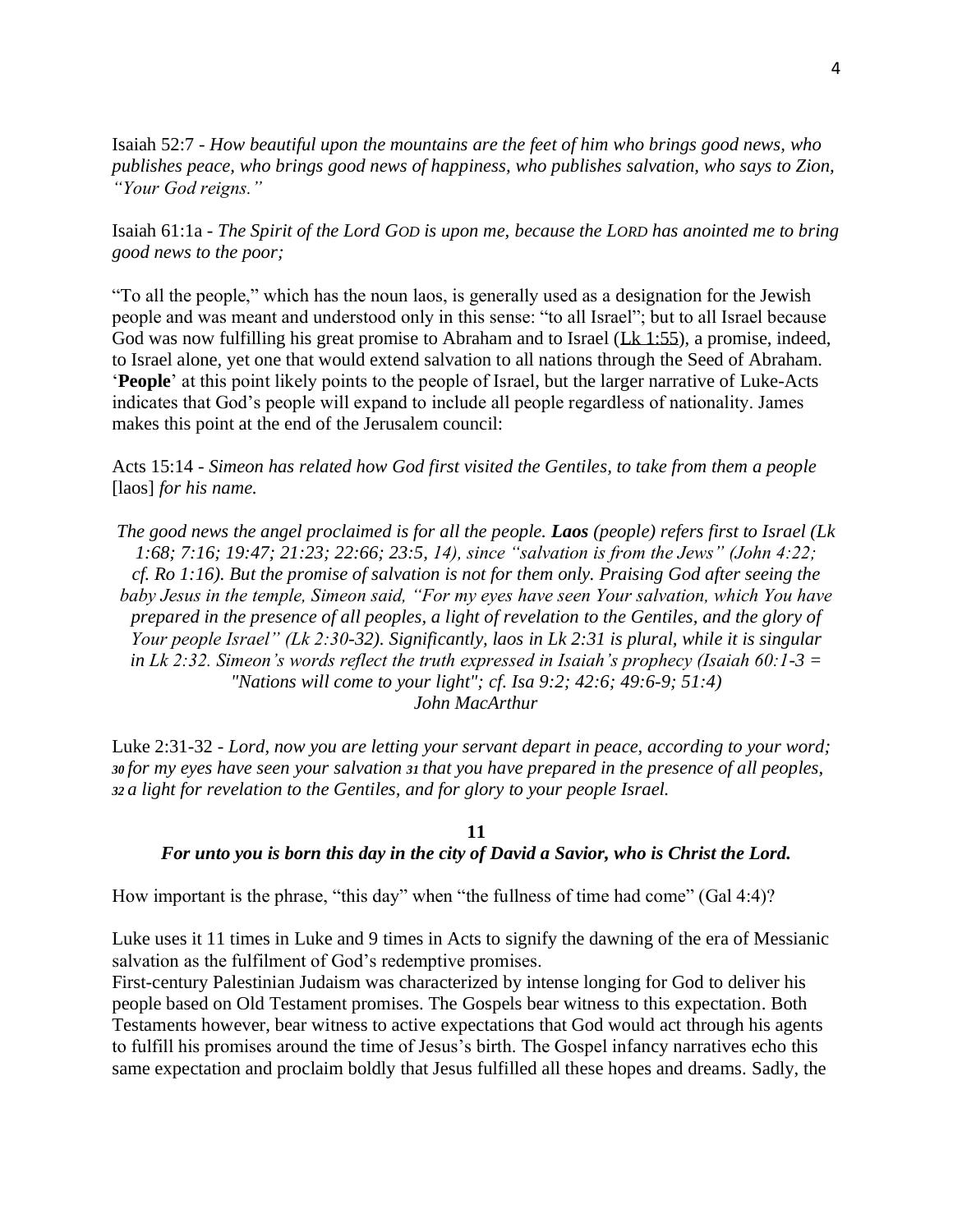people transformed God's promises of salvation into material or physical deliverance, primarily from the Romans.

Bethlehem was not commonly called 'the city of David.' This was reserved for Bethlehem. But the shepherds knew that their shepherd king had been born there.

*Savior = soter from sozo = to rescue from peril, to safely deliver.* It is an OT concept wherte the word is translated soter in the Septuagint.

Note: Septuagint  $(LXX)$  = Septuagint, abbreviation  $LXX$ , the earliest existing Greek translation of the Old Testament from the original Hebrew. The Septuagint was created in the 3rd century B.C. for the Jewish community in Alexandria, Egypt where Greek was the common language. The name Septuagint (from the Latin *septuaginta*, "70") was derived later from the legend that there were 72 translators, 6 from each of the 12 tribes of Israel,

Psalm 27:1 - *The LORD is my light and my salvation [\(Lxx](https://www.preceptaustin.org/greek_to_me#sept) = soter = Savior); Whom shall I fear? The LORD is the defense of my life; Whom shall I dread?*

Psalm 62:2 - *He only is my rock and my salvation [\(Lxx](https://www.preceptaustin.org/greek_to_me#sept) = soter = Savior), My stronghold; I shall not be greatly shaken.*

Psalm 79:9 - *Help us, O God of our salvation [\(Lxx](https://www.preceptaustin.org/greek_to_me#sept) = soter = Savior), for the glory of Your name; And deliver us and forgive our sins for Your name's sake.*

Psalm 95:1 - O come, let us sing for joy to the LORD, Let us shout joyfully to the rock of our salvation [\(Lxx](https://www.preceptaustin.org/greek_to_me#sept) = soter = Savior). Isaiah  $45:15$  Truly, You are a God Who hides Himself, O God of Israel, Savior  $(Lxx = soter)$  $(Lxx = soter)$ 

Isaiah 45:21 - *"Declare and set forth your case; Indeed, let them consult together. Who has announced this from of old? Who has long since declared it? Is it not I, the LORD? And there is no other God besides Me, A righteous God and a Savior [\(Lxx](https://www.preceptaustin.org/greek_to_me#sept) = soter); There is none except Me.*

Isaiah 62:2 - *Behold, the LORD has proclaimed to the end of the earth, Say to the daughter of Zion, "Lo, your salvation [\(Lxx](https://www.preceptaustin.org/greek_to_me#sept) = soter = Savior) comes; Behold His reward is with Him, and His recompense before Him."*

Jesus' very Name is essentially a synonym for Savior because Jesus means "He will save His people from their sins." (Mt 1:21) Mary herself declared "*And my spirit has rejoiced in God my Savior.*" (Lk 1:47)

He is distinguished from secular saviors like Zeus or Apollo or Hercules by the titles, 'Christ' and 'Lord.'

*Christ = christos from chrio = Anointed one* 

*Lord = kuris from kurio = might or power*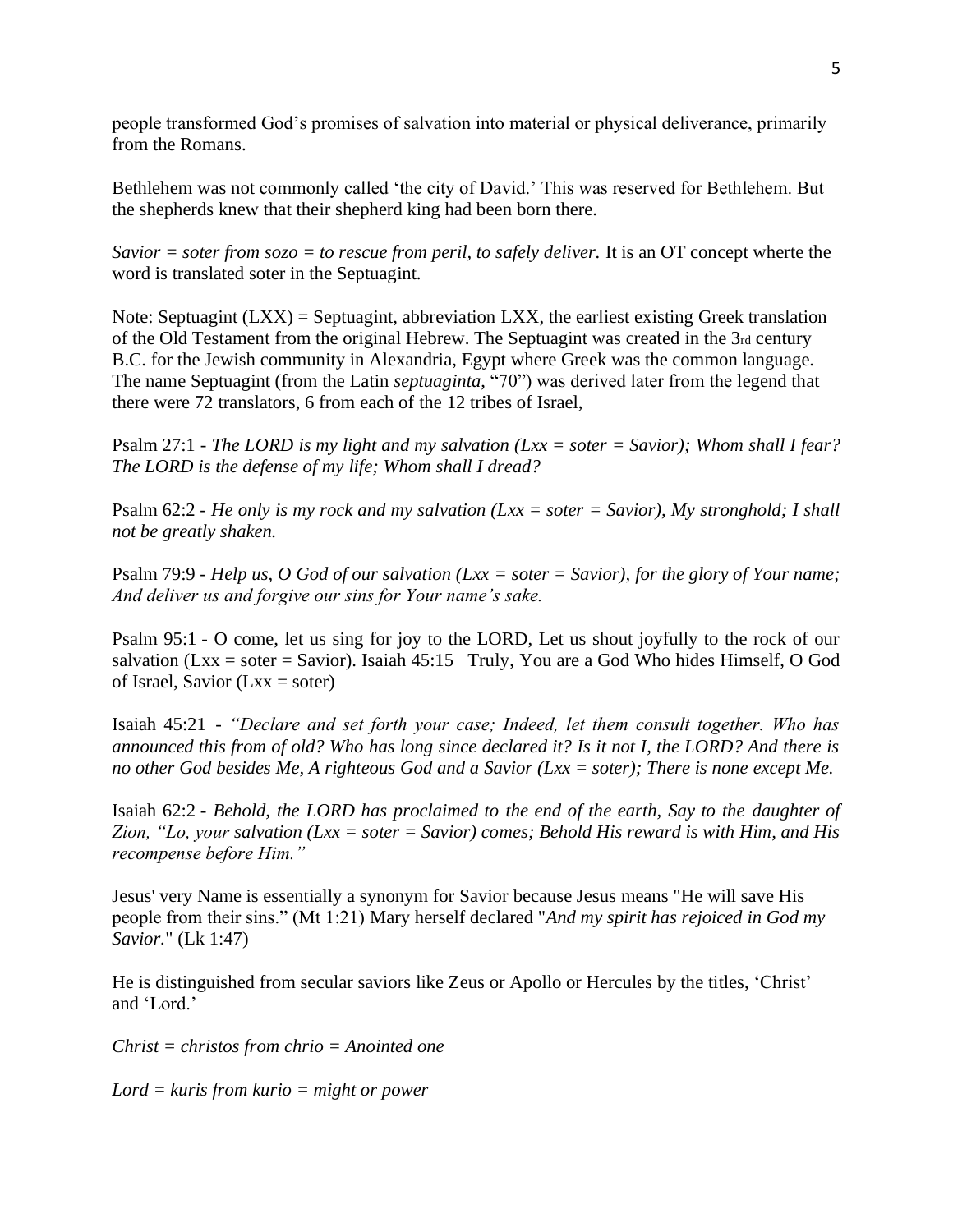The name Lord [\(kurios\)](http://www.preceptaustin.org/matthew_533-35#l) has already been used by Luke 16 times in chapter 1 to refer to God or Yahweh (Luke 1:6, 9, 11, 15, 16, 17, 25, 28, 32, 28, 45, 46, 58, 66, 68, 76) and here the angel gives the same title to this newborn Babe! The implication is clear. This is not just any baby, but is God clothed in flesh and blood, the God-Man.

### **12** *And this will be a sign for you: you will find a baby wrapped in swaddling cloths and lying in a manger.*

*Sign = semeion = a token to convey a particular message*. In the Gospel of John, it is a "miraculous sign" that points to something of deeper spiritual significance (John 2:11,18).

In that night to find a baby wrapped in cloths would not actually be the sign, but to find such a baby in a **manger** would have been unique and thus it would have been a clear **sign**. Under normal circumstances, one would not expect to find a newborn in an animal feeding trough.

*Find = heurisko = to search and discover*

*Manger = phatne = feeding trough* (We discussed it last week)

We also discussed swaddling clothes last week.

## **13** *And suddenly there was with the angel a multitude of the heavenly host praising God and saying,*

*Suddenly = exapihenes* (Luke evidently loves this idea)

Acts 9:3 - *As he was traveling, it happened that he was approaching Damascus, and suddenly a light from heaven flashed around him;*

Keep the context in mind. It had been over 400 years since the Jews had received a corporate word from God and it had been that long since the glory of God had appeared in such manifest special form. In this case a solitary angel was suddenly joined by a multitude of the heavenly host. What a sight for these simple shepherds who were considered ceremonially unclean by religious men, were being serenaded by God's spectacular angelic choir!

*Let us mark who they were that first praised God, when Christ was born. They were angels, and not men,—angels who had never sinned, and needed no Saviour,—angels who had not fallen, and required no redeemer, and no atoning blood. The first hymn to the honor of "God manifest in the flesh," was sung by "a multitude of the heavenly host. Let us note this fact. It is full of deep spiritual lessons. It shows us what good servants the angels are. All that their heavenly Master does pleases and interests them.—It shows us what clear knowledge they have. They know what misery sin has brought into creation. They know the blessedness of heaven, and the privilege of an open door into it.—Above all, it shows us the deep love and compassion which the angels feel*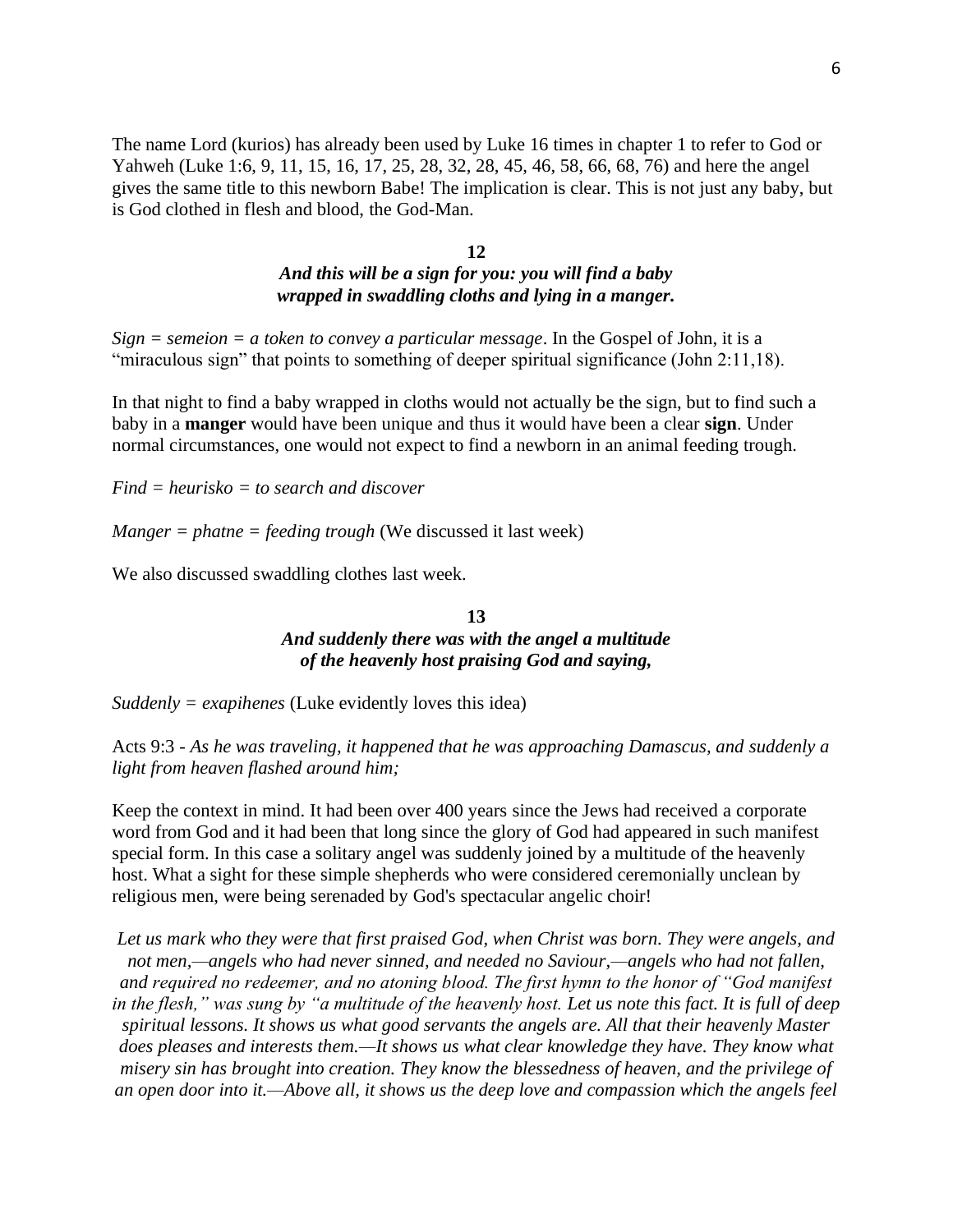*towards poor lost man. They rejoice in the glorious prospect of many souls being saved, and many brands plucked from the burning. Let us strive to be more like-minded with the angels. Our spiritual ignorance and deadness appear most painfully in our inability to enter into the joy which we see them here expressing. Surely if we hope to dwell with them forever in heaven, we ought to share something of their feelings while we are here upon earth. Let us seek a more deep sense of the sinfulness and misery of sin, and then we shall have a more deep sense of thankfulness for redemption.*

J.C. Ryle

*Multitude = plethos = throng of large number* ("ten thousand times ten thousand; Dan 7:10; Ps 68:17).

*Host = stratia = army* (in classical Greek). Here, an army of angels.

Acts 7:42 - *…the host of heaven…*

*Praising = aineo = approval, commendation, admiration, awe, worship*

Genesis 49:8 (LXX) *– Judah, your brothers will praise you.*

Luke 2:20 - *And the shepherds returned, glorifying and praising God for all they had heard and seen, as it had been told them.*

Revelation 19:5 - *And from the throne came a voice saying, "Praise our God, all you his servants, you who fear him, small and great."*

### **14** *"Glory to God in the highest, and on earth peace among those with whom he is pleased!"*

*Glory = doxa* 

The angels praised God at Creation (Job 38:7), and now they praised Him at the beginning of the new creation. The whole purpose of the plan of salvation is "glory to God" (see Eph. 1:6, [12,](https://biblia.com/bible/nasb95/Eph%201.12) 1[4+\)](https://www.preceptaustin.org/ephesians_15-6#1:6). God's glory had dwelt

- a) in the tabernacle (Ex. 40:34) and
- b) in the temple  $(2 \text{ Chr } 7:1-3)$  but
- c) had departed because of the nation's sin (1 Sa. 4:21; Ez 8:4; 11:22-23.
- d) Now God's glory was returning to earth in the person of His Son (John 1:14). That lowly manger was a holy of holies because Jesus was there!

 $Highest = hupsistos = hupsos = height from hupsi = aloft$ 

It is a descriptive name for God who is the Most High. The adjective is used in the LXX to translate the Hebrew name of God, el Elyon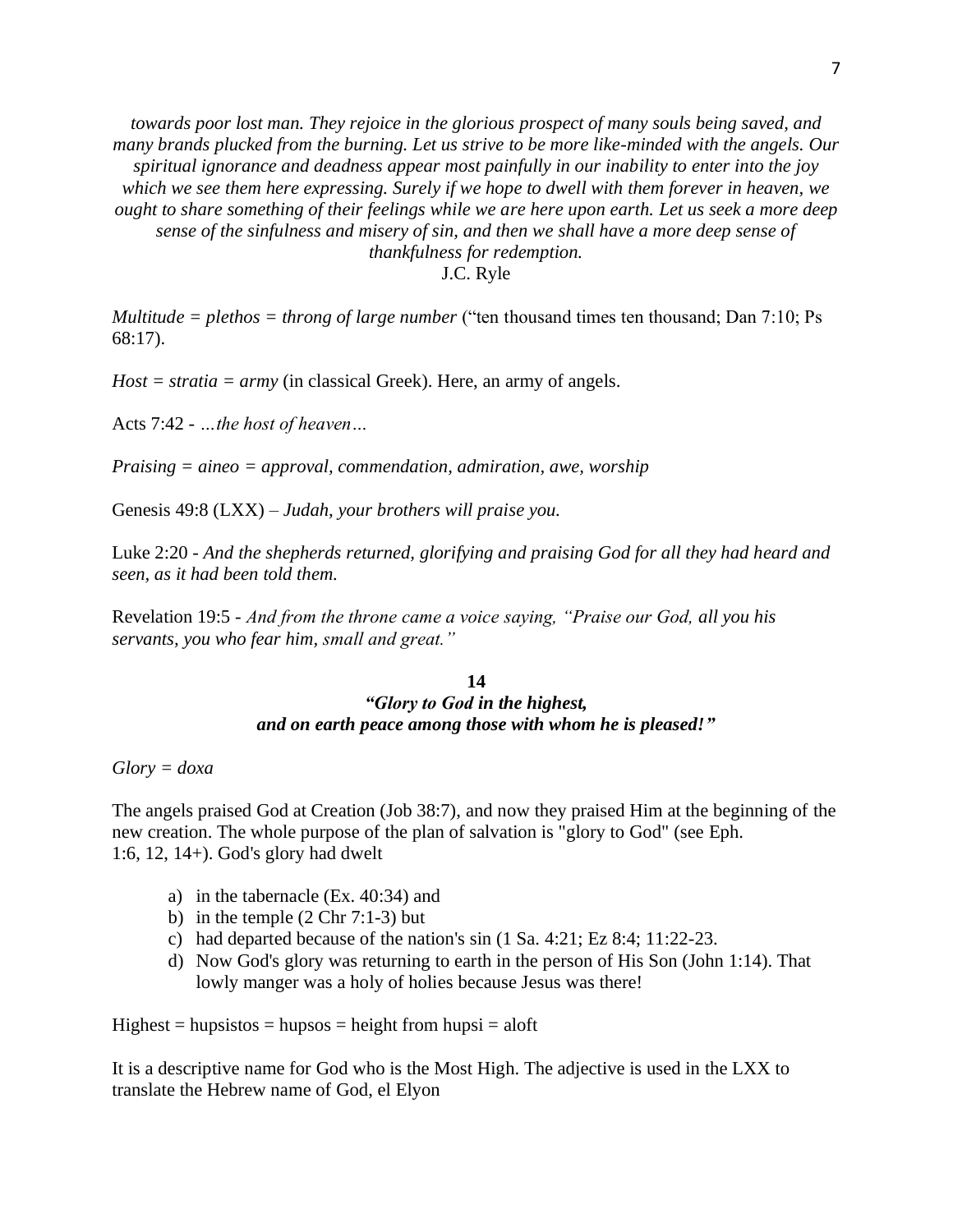Gen 14:18 - *And Melchizedek king of Salem brought out bread and wine. (He was priest of God Most High.)*

*Peace = erene* = to join or bind together what has been previously separated.

*Shalom* is different. It is not just the absence of conflict but means well-being, health, prosperity, security, soundness, and completeness.

*Pleased = eudokia = eu = well and dokeo = to seem, to think*

The Christmas message of this passage should make us sing year-round. The substance of the angels' song is instructive. It was first upward as they glorified God in "the highest" heavens, and then it was outward as it pronounced "on earth peace to men on whom his favor rests"—peace, wholeness, well-being for those who have been favored by God's grace.

### 15-17

# **19** *But Mary treasured up all these things, pondering them in her heart.*

"But" is a term of contrast. The shepherds shared their story. Mary kept hers in her heart.

*Treasured = suntereo from sun = with and tereo = to guard, keep*

It is in the imperfect tense which means "she kept on pondering…"

*Pondering = sumballo = sun = together and ballo = to cast.* The idea is to converse or carry on a conversation in an effort to draw a conclusion. Mary spoke to herself about these things

Mary had been told that her child was God's son. Above all others she knew that the Messiah, the very Son of God, had now come. She had been through so much: pregnant, yet unmarried; the possibility of being found out and of rumors heaped upon rumors; the discussions with Joseph and with her parents; the long trip from Nazareth; the exhaustion of giving birth without help in a stable; the visit of some rough-hewn shepherds with an amazing story of the heavenly host's proclaiming the praises of God. Mary was tired, as weary and exhausted as a person could be. So much had happened, and she was at the very center of it all. No one could even begin to know the thoughts that had filled her mind for nine months, nor could anyone know the feelings and emotions of the experience. The wonder, the amazement, the astounding reality was too much to talk about. She said nothing, only pondering in her heart what was happening and would continue to happen. Her heart was her baby book.

Luke 1:1-2 - *Inasmuch as many have undertaken to compile a narrative of the things that have been accomplished among us, <sup>2</sup> just as those who from the beginning were eyewitnesses and ministers of the word have delivered them to us,*